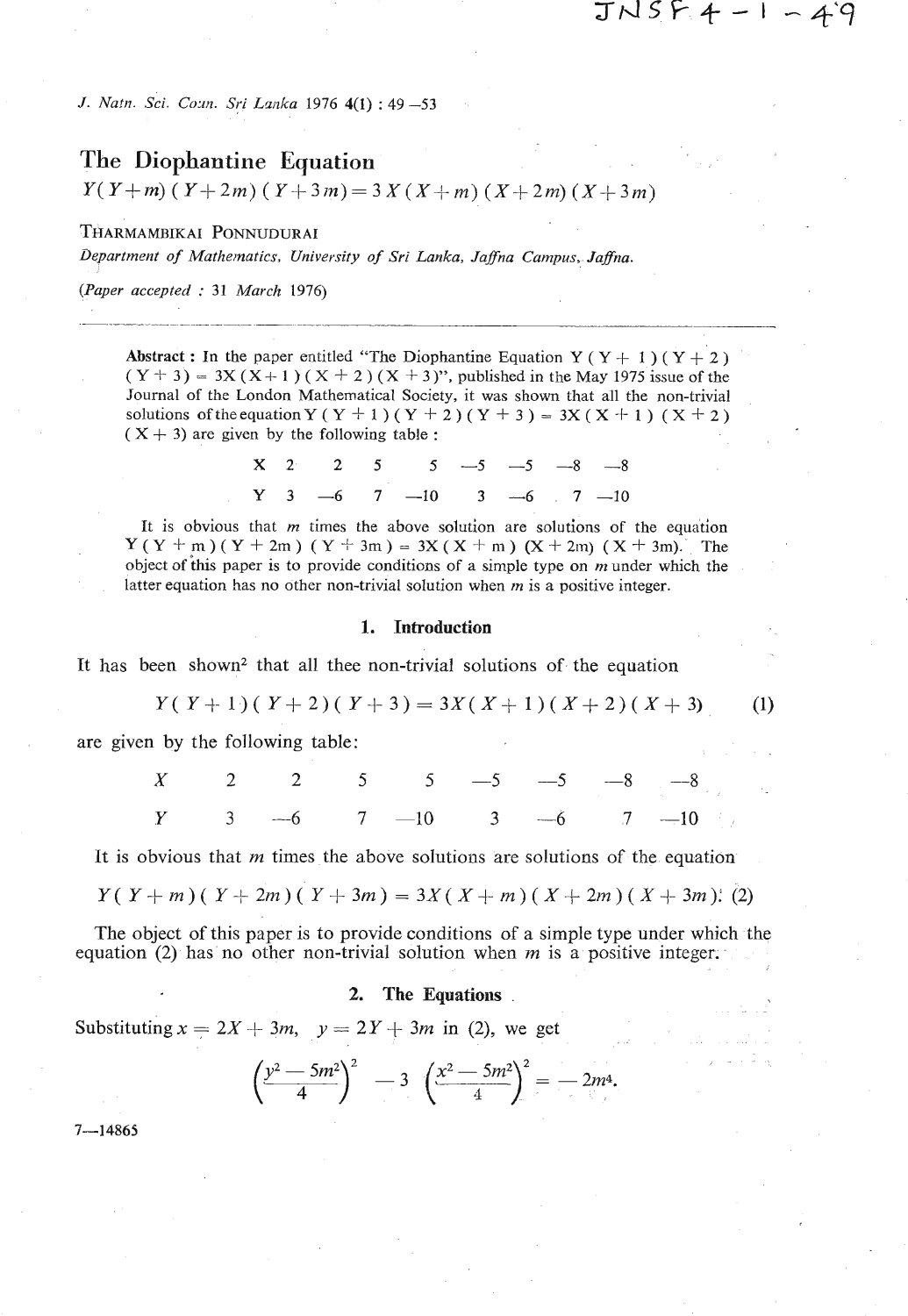# 50 *Tt~armambikai Ponnudurai*

Now, putting  $V = \frac{y^2 - 5m^2}{4}$  and  $U = \frac{x^2 - 5m^2}{4}$  we obtain the following equations :  $V^2 - 3U^2 = -2m^4,$  (3)

$$
V^2 - 3U^2 = -2m^4,\tag{3}
$$

$$
5m^2 + 4V = y^2, \tag{4}
$$

$$
5m^2 + 4U = x^2, \tag{5}
$$

Hence, the equation  $(2)$  is equivalent to the equations  $(3)$ ,  $(4)$  and  $(5)$ . It can be easily shown that if  $(X, Y, m) = 1$ , then  $(U, V) = 1$  and conversely.

We shall call a solution X, Y of the equation (2) primitive if  $(X, Y, m) = 1$ .

We require the following lemmas :

**Lemma 1.** The equation (2) has no primitive solution if  $m$  is even.

**Proof :** Suppose that *m* is even and that the equation has a primitive solution.<br>Then (3) gives  $V^2 - 3U^2 \equiv 0 \pmod{8}$ . Now, since  $(U, V) = 1$ , it follows from (3) that both *U* and V are odd. Then (3) gives  $V^2 - 3U^2 \equiv 0 \pmod{8}$ . Now, since  $(U, V) = 1$ , it follows from (3) that both U and V are odd.<br>Hence,  $U^2 \equiv 1 \pmod{8}$  and  $V^2 \equiv 1 \pmod{8}$ , from which we have  $V^2 - 3U^2 \equiv -2$ 

(mod 8) ; a contradiction.

The lemma now follows.

**Lemma 2.** The equation (2) has no primitive solution if *m* has any prime factor  $p \equiv 3, 5, 7 \pmod{12}$ .

**Proof.** Suppose that the equation (2) has a primitive solution.

Then  $(U, V) = 1$ .

(i) Let  $p = 3$ .

Then by (3),  $3/V^2$  and therefore  $3/U$ . Hence (U, V) > 1; a contradiction.

(ii) Let  $p \equiv 5, 7 \pmod{12}$ .

Then the Jacobi-Legendre symbol  $(3/p) = -1$ . Now since  $(U, V) = 1$ , from Then the Jacobi-Legendre symbol  $(3/p) = -1$ . Now since  $(U, V) = 1$ , from (3) it follows that  $p \neq V$  and  $p \neq U$ . Again from (3), we obtain  $V^2 \equiv 3U^2 \pmod{p}$ , (3) it follows that  $p \neq V$  and  $p \neq U$ . Again from (3) which implies that  $(3/p) = 1$ ; a contradiction.

The lemma now follows.

**Lemma 3.** The equation (2) has no primitive solution if  $m$  has any prime factor  $p \equiv 1 \pmod{12}$  such that

$$
3(p-1)/4 \equiv -1 \pmod{p}.
$$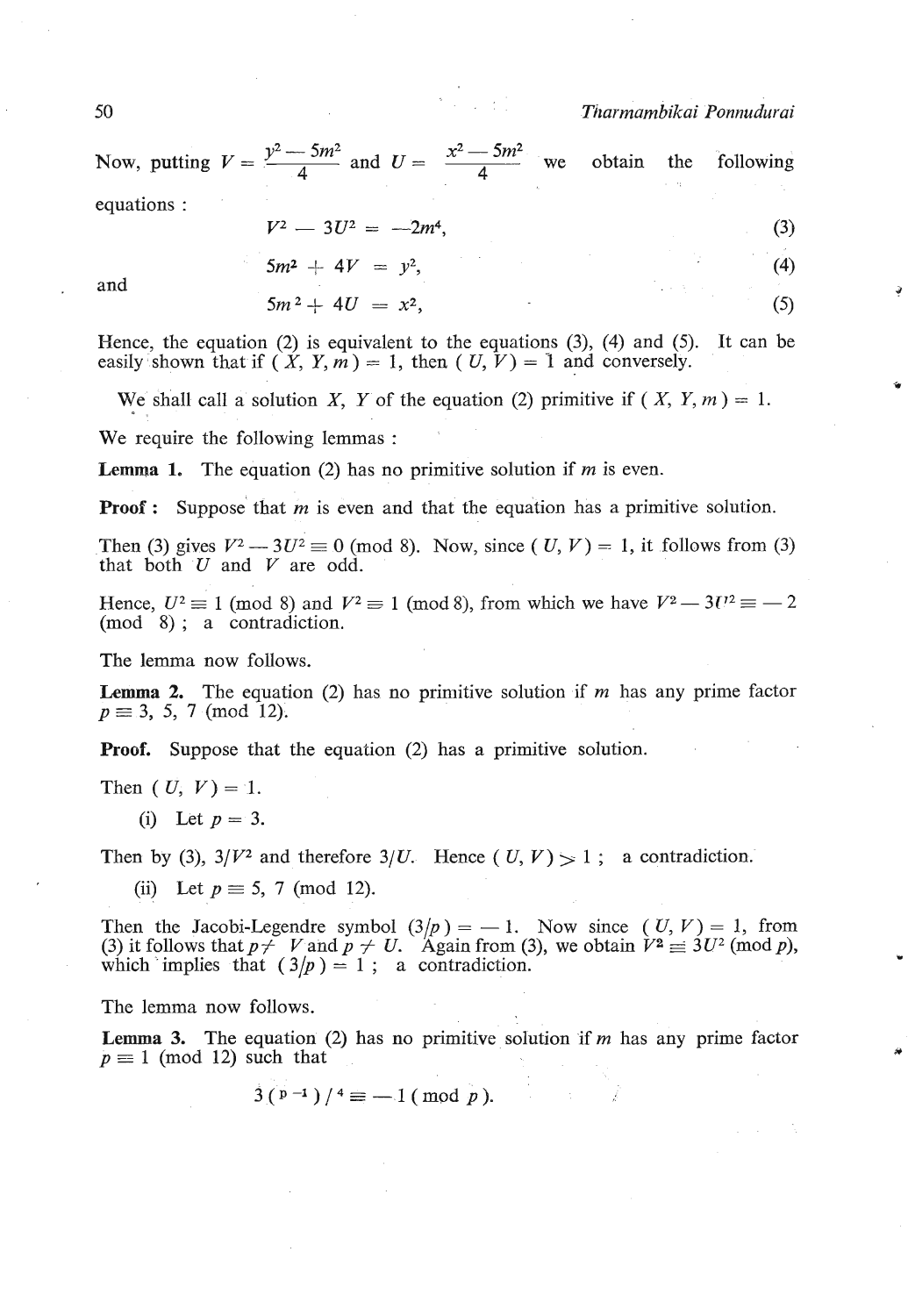# *The Diophantine Equation* 51

# **Proof.** Suppose the equation (2) has a primitive solution. Then  $(U, V) = 1$ Now from (3), we have.

$$
V^2 \equiv 3U^2 \pmod{p}.
$$
 (6)

From (4) and (5), V and **U** are quadratic residues of p and therefore by Euler's Criterion,

$$
V({p-1})/^{2} \equiv U({p-1})/^{2} \equiv 1 \pmod{p}
$$
 (7)

Since (  $U, V$ ) = 1, from (3) it follows that  $p \neq U$  and  $p \neq V$ . By (6), we have

$$
V_p(\mathbf{p}^{-1})/2 \equiv 3(\mathbf{p}^{-1})/4. U(\mathbf{p}^{-1})/2 \pmod{p}
$$

and using (7), we have  $3(p-1)/4 \equiv 1 \pmod{p}$ ; a contradiction. The lemma now follows.

**Lemma 4.** Every solution of (2), which is not a primitive solution, is a multiple of a primitive solution with a smaller **m** and conversely.

**Proof.** Suppose that *X*, *Y*, *m* satisfy (2) and that (*X*, *Y*, *m*) =  $k > 1$ . Dividing both sides of (2) by  $k^4$ , we have

$$
\frac{Y}{k} \left( \frac{Y}{k} + \frac{m}{k} \right) \left( \frac{Y}{k} + 2\frac{m}{k} \right) \left( \frac{Y}{k} + 3\frac{m}{k} \right) = 3\frac{X}{k} \left( \frac{X}{k} + \frac{m}{k} \right) \left( \frac{X}{k} + 2\frac{m}{k} \right) \left( \frac{X}{k} + 3\frac{m}{k} \right)
$$
\nand the lemma follows.

and the lemma follow

**Corollary.** If **m** is a prime, the non-primitive solutions of (2) are the solutions of the equations (1) multiplied by **m.** Now from lemmas (2), (3) and (4), we have the following theorem.

**Theorem.** The equation (2) has only the eight pairs of non-trivial solutions given by the following table :

|  |  |  |  | $1 \times 2m$ 2m 5m 5m $-5m$ $-5m$ $-8m$ $-8m$    |
|--|--|--|--|---------------------------------------------------|
|  |  |  |  | $Y = 3m$ $-6m$ $7m$ $-10m$ $3m$ $-6m$ $7m$ $-10m$ |

when *m* is an integer of the form  $2^1 \cdot 3^r$ ,  $p_i^s$  **i**,  $q_j^t$ , where *l, r, s<sub>i</sub>, t<sub>j</sub> are non*negative integers and  $p_i$ 's are positive primes  $\equiv$  5, 7 (mod 12) and  $q_i$ 's are positive primes  $\equiv 1 \pmod{12}$  such that  $3 (q_i - 1)/4 \equiv -1 \pmod{q_i}$ .

## **3. Discussion**

Our theorem shows that for  $m < 47$ , no primitive solution exists except possibly for  $m = 11, 13$  and 23. Now we shall discuss these three cases. When  $m = 11$ , the Our theorem shows that for  $m < 47$ , no primitive solution exists except possibly for  $m = 11$ , 13 and 23. Now we shall discuss these three cases. When  $m = 11$ , the equation (2) has a primitive solution  $X = -12$ ,  $Y = -15$  and  $m = 11$ , 13 and 23. Now we shall discuss these three cases. When  $m = 11$ , the equation (2) has a primitive solution  $X = -12$ ,  $Y = -15$  and when  $m = 13$ , it has a primitive solution  $X = -11$ ,  $Y = -4$ . When  $m = 23$ , the equatio primitive solution, which can be proved as follows :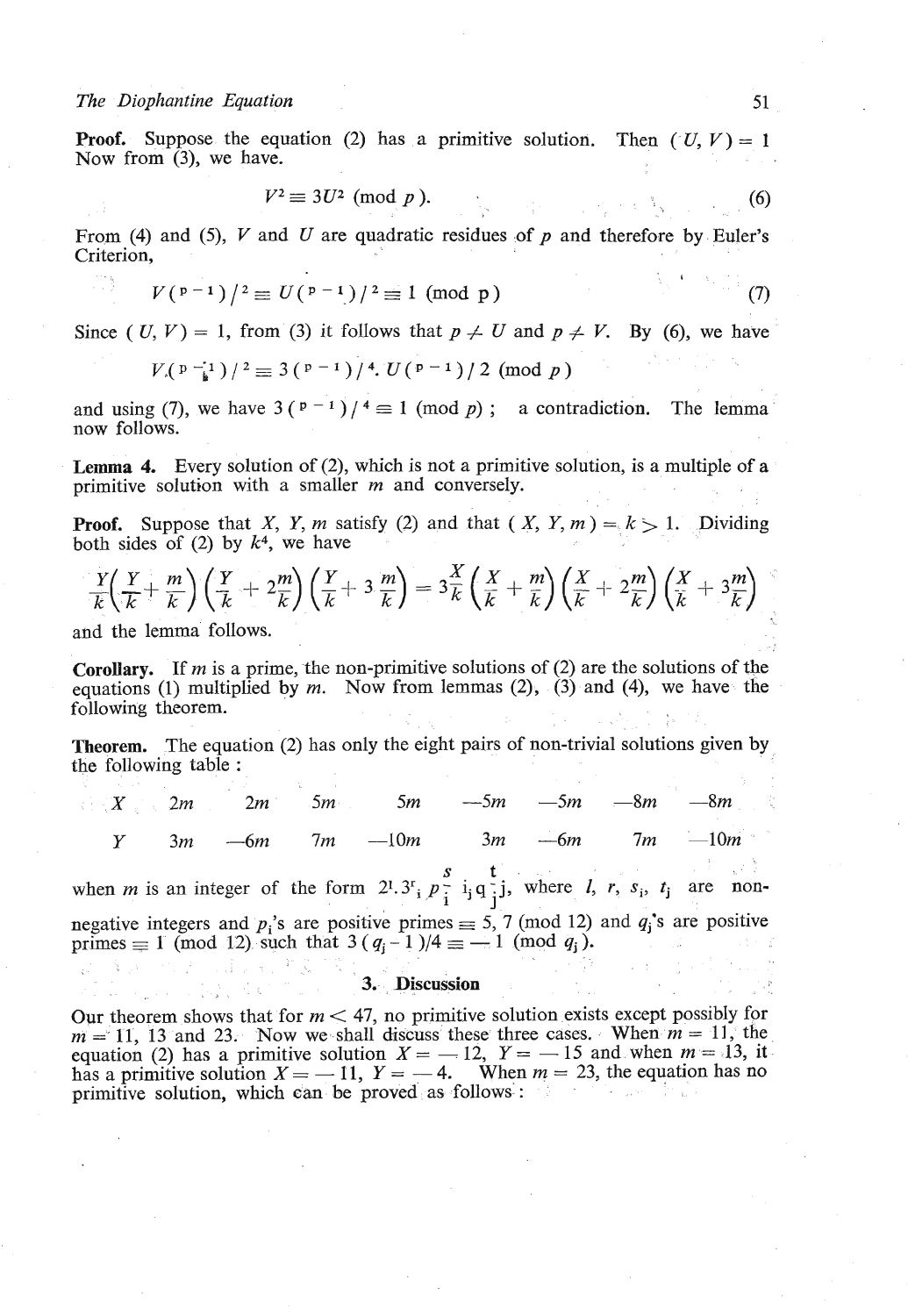$52$ <br>The equation (3), in this case reads as  $V^2 - 3U^2 = -2.23^4$  whose complete solution (2) is given by :

$$
V_n + U_n \sqrt{3} = \pm (115 + 437\sqrt{3})(2 + \sqrt{3})^n, \tag{8}
$$

$$
V_n + U_n \sqrt{3} = \pm (-115 + 437\sqrt{3})(2 + \sqrt{3})^n, \tag{9}
$$

$$
V_n + U_n \sqrt{3} = \pm (269 + 459 \sqrt{3}) (2 + \sqrt{3})^n,
$$
 (10)

and

$$
V_n + U_n \sqrt{3} = \pm \left( -269 + 459\sqrt{3} \right) (2 + \sqrt{3})^n, \tag{11}
$$

where  $n$  is zero or an integer.

(i) Considering  $V_n$ ,  $U_n$  satisfying (8) or (9), we easily see that  $(V_n, U_n) = 23$ and therefore (8) and (9) will not lead to primitive solutions of the equation *(2).* 

(ii) Considering  $V_n$ ,  $U_n$  given by :

$$
V_n + U_n/3 = (269 + 459\sqrt{3})(2 + \sqrt{3})^n
$$

we easily see that the residues of  $U_n$  modulo 23 are periodic with respect to  $n$ , the length of a period being *11* and the residues of a period being *22, 14, 11, 7, 17, 15, 20, 19, 10, 21, 5.* Since all these residues are quadratic non-residues modulo *23, (5)* is impossible.

(iii) Considering 
$$
V_n
$$
,  $U_n$  given by  

$$
V_n + U_n \sqrt{3} = -(269 + 459\sqrt{3})(2 + \sqrt{3})^n,
$$

we see that the residues of  $V_n$  modulo 23 are periodic with respect to  $n$ , the length of a period being *11* and the residues of a period being **7,** *17, 15, 20, 19, 10, 21, 5 22, 14, 11.* Since all these residues are quadratic non-residues modulo *23, (4)* is impossible.

(iv) Considering  $V_n$ ,  $U_n$  given by

$$
V_{\rm n} + U_{\rm n} \sqrt{3} = (-269 + 459\sqrt{3}) (2 + \sqrt{3})^{\rm n},
$$

we see that the residues of  $U_n$  modulo 23 are periodic with respect to *n*, the length of a. period being *11* and the residues of a period being *22,5,21,10, 19,20,15, 17,7, 11, 14.* Since all these residues are quadratic non-residues modulo *23, (5)* is impossible.  $V_n$  (v) From (4) and (5), it is clear that both  $V_n$  and  $U_n$  must be greater than  $-662$ .

If  $V_n$ ,  $U_n$  satisfy

 $V_n + U_n/3 = -(-269 + 459\sqrt{3})(2 + \sqrt{3})^n$